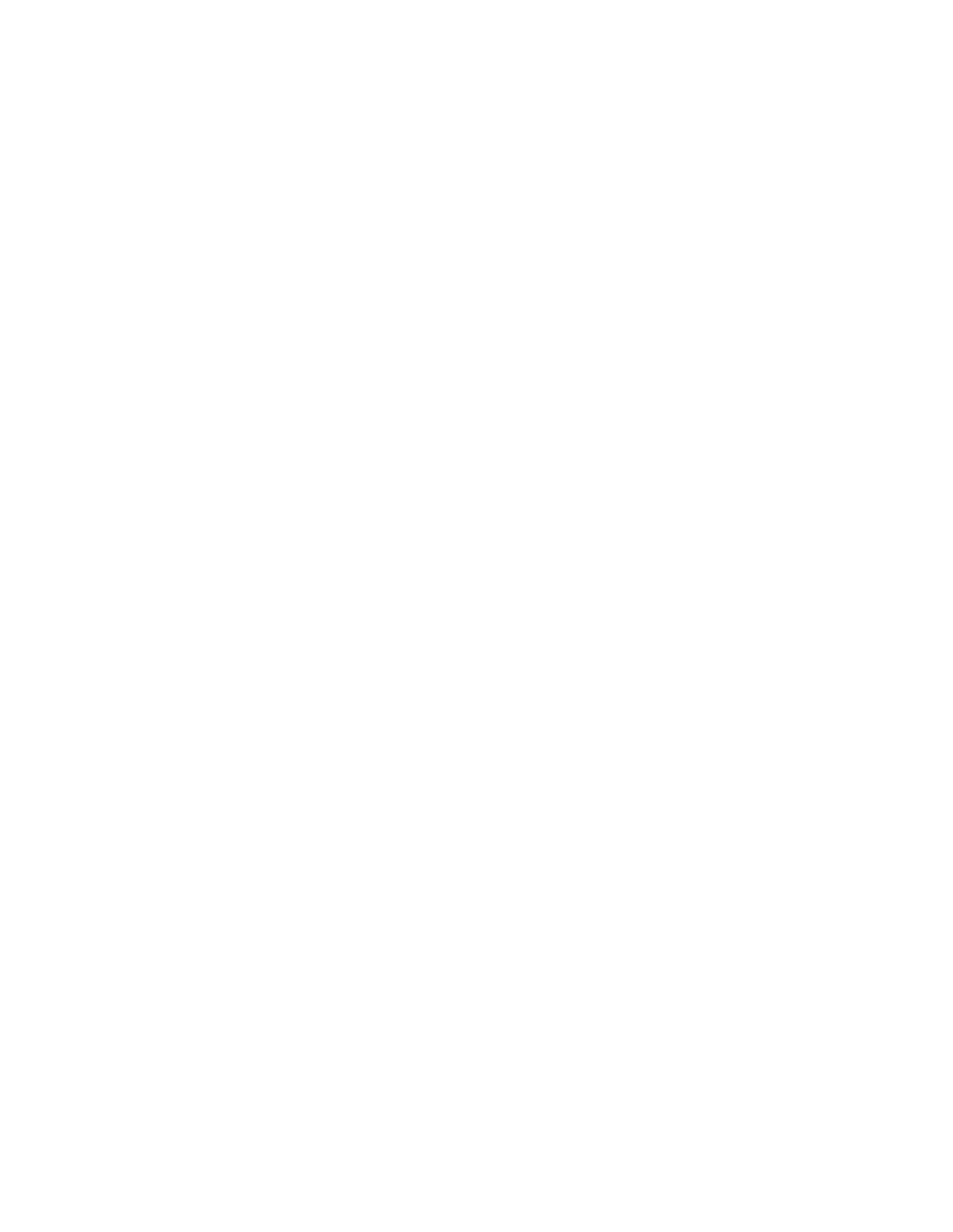### **KITE, Justice**.

[¶1] Alfred Lee Clark was charged with one count of possession of a controlled substance, marijuana, in violation of Wyo. Stat. Ann. § 35-7-1031(c)(iii) (LexisNexis 2003). Prior to trial, he filed a motion to suppress the marijuana seized from his vehicle, claiming the search violated the federal and state constitutions. The district court denied the motion. Mr. Clark entered a conditional guilty plea to the possession charge, reserving his right to appeal the denial of his suppression motion. We affirm.

# **ISSUES**

[¶2] Mr. Clark presents the following issue:

Whether the district court erred when it denied appellant's motion to suppress.

The State rephrases the issue as follows:

Did the district court properly deny appellant's motion to suppress evidence?

# **FACTS**

[¶3] On November 16, 2003, at approximately 1:30 a.m., Thermopolis police officer Pat Cornwell stopped a vehicle for a missing headlight. He approached the driver's side window of the vehicle and asked the driver for his license and proof of insurance. The driver responded that he did not have his driver's license. Officer Cornwell detected the odor of alcohol coming from inside the vehicle. He pointed his flashlight into the vehicle and noticed an empty six pack container and a Nintendo 64 box taped shut with duct tape along with other clutter in the back seat.

[¶4] As the driver flipped through his wallet looking for his driver's license, Officer Cornwell saw what appeared to be either a Colorado driver's license or identification card. He asked the driver to produce the card, which identified Mr. Clark as the driver. The passenger passed an insurance card to Mr. Clark which he in turn handed to Officer Cornwell. The card reflected the vehicle was insured in the name of Matthew Kobbe. Officer Cornwell recognized the passenger as someone he had previously arrested while working for the Park County Sheriff's Office in Powell. He asked the passenger to produce his driver's license which identified him as Matthew Kobbe, the owner of the vehicle. Officer Cornwell remembered Mr. Kobbe's prior arrest was for failure to pay fines on a methamphetamine charge in Natrona County.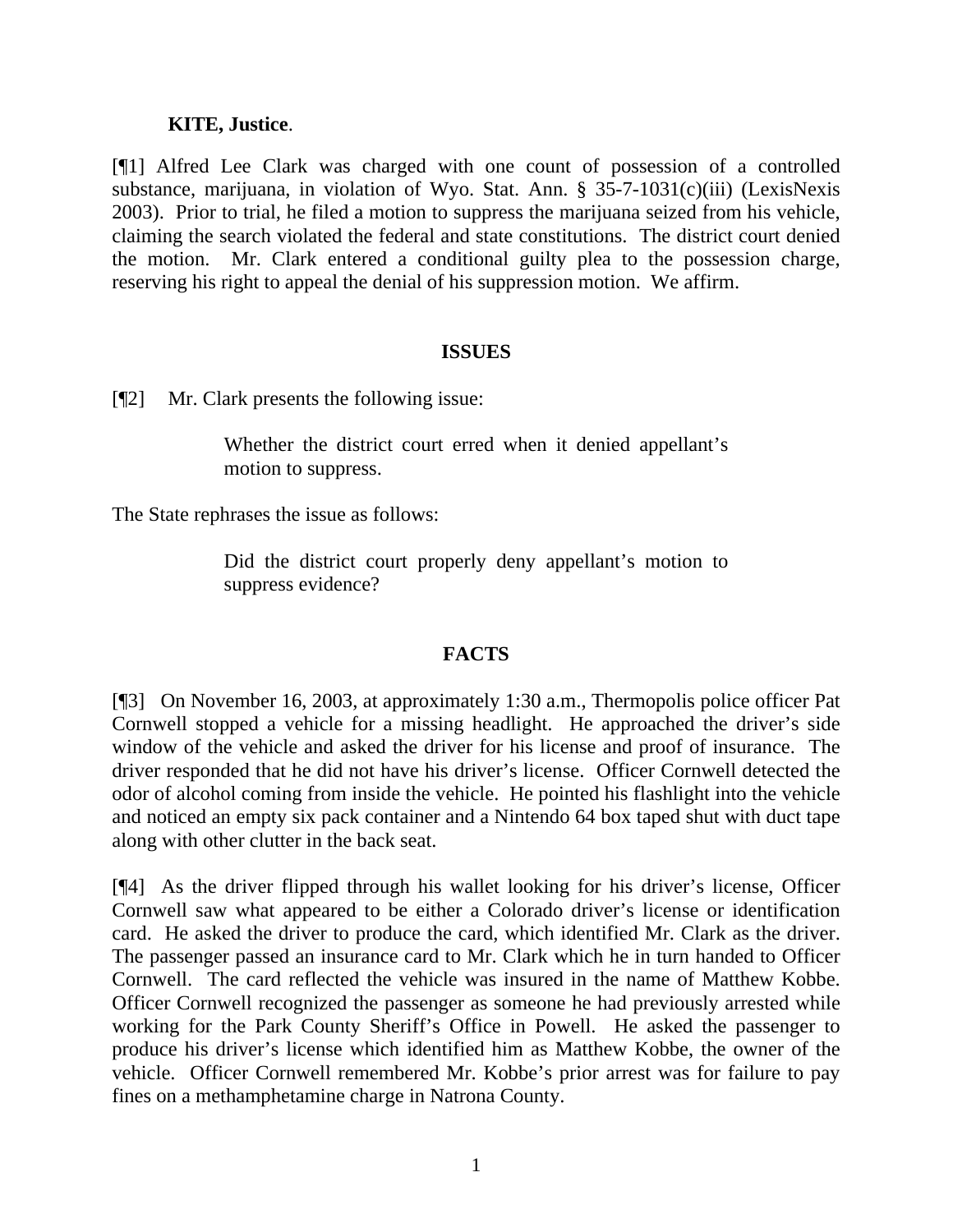[¶5] Officer Cornwell asked Mr. Clark and Mr. Kobbe to remain seated in the vehicle while he returned to his patrol car to contact dispatch and request a check on both their driver's licenses. He also called for back-up assistance. As he waited for dispatch, Officer Cornwell noticed Mr. Kobbe appeared to have reclined his seat back so that he was almost out of view. He also observed Mr. Clark nervously smoking a cigarette and looking frequently in his rearview mirrors. Officer Cornwell thought Mr. Clark seemed more nervous than was typical in an ordinary traffic stop.

[¶6] Within ten or twenty minutes, dispatch advised Officer Cornwell that Mr. Clark's Colorado driver's license had been revoked, he had an outstanding ticket from 2003 in Wyoming for driving under suspension and there was an "in-state only" warrant for his arrest in Colorado for failure to appear on domestic violence charges. When Officer Martinez arrived on the scene, the officers discussed the situation and their concern Mr. Clark was unlikely to appear in court in Wyoming if ticketed for driving under suspension, second offense. They decided to arrest him.

[¶7] As Officer Cornwell approached the vehicle to make the arrest, he noticed the Nintendo box had been partially covered with a coat or jacket. He asked Mr. Clark to get out of the vehicle and arrested him for driving under suspension, second offense. As he was being arrested, Mr. Clark dropped his wallet. He asked Officer Cornwell to give the wallet to Mr. Kobbe so he could get a room for the night. Officer Cornwell picked up the wallet and noticed it was stamped with a picture of a marijuana leaf and the words "legalize" and "fix the deficit."

[¶8] After completing the arrest and assisting Mr. Clark into the patrol car, Officer Cornwell returned to the passenger side of the vehicle and asked Mr. Kobbe to step out of the vehicle. The officer again detected the odor of alcohol and determined from Mr. Kobbe's demeanor and slurred speech he was intoxicated and not capable of driving the vehicle. Meanwhile Officer Martinez began searching the driver's side of the vehicle incident to Mr. Clark's arrest. As Mr. Kobbe stood outside the vehicle, Officer Cornwell approached the passenger side to assist with the search. He noticed empty beer bottles on the floorboard. He picked up the Nintendo box which Officer Martinez had placed on the center console. The box felt light and Officer Cornwell squeezed it and smelled the odor of marijuana. He stuck his finger in a hole in the back of the box and felt something like dry plant material. He opened the box, looked inside and found what appeared to be marijuana.

[¶9] Officer Cornwell arrested Mr. Kobbe for possession of marijuana. He returned to his patrol car and read Mr. Clark his Miranda warnings. Before he was finished, Mr. Clark admitted the things in the vehicle were his. Officer Cornwell asked if the substance in the box was marijuana and Mr. Clark confirmed it was.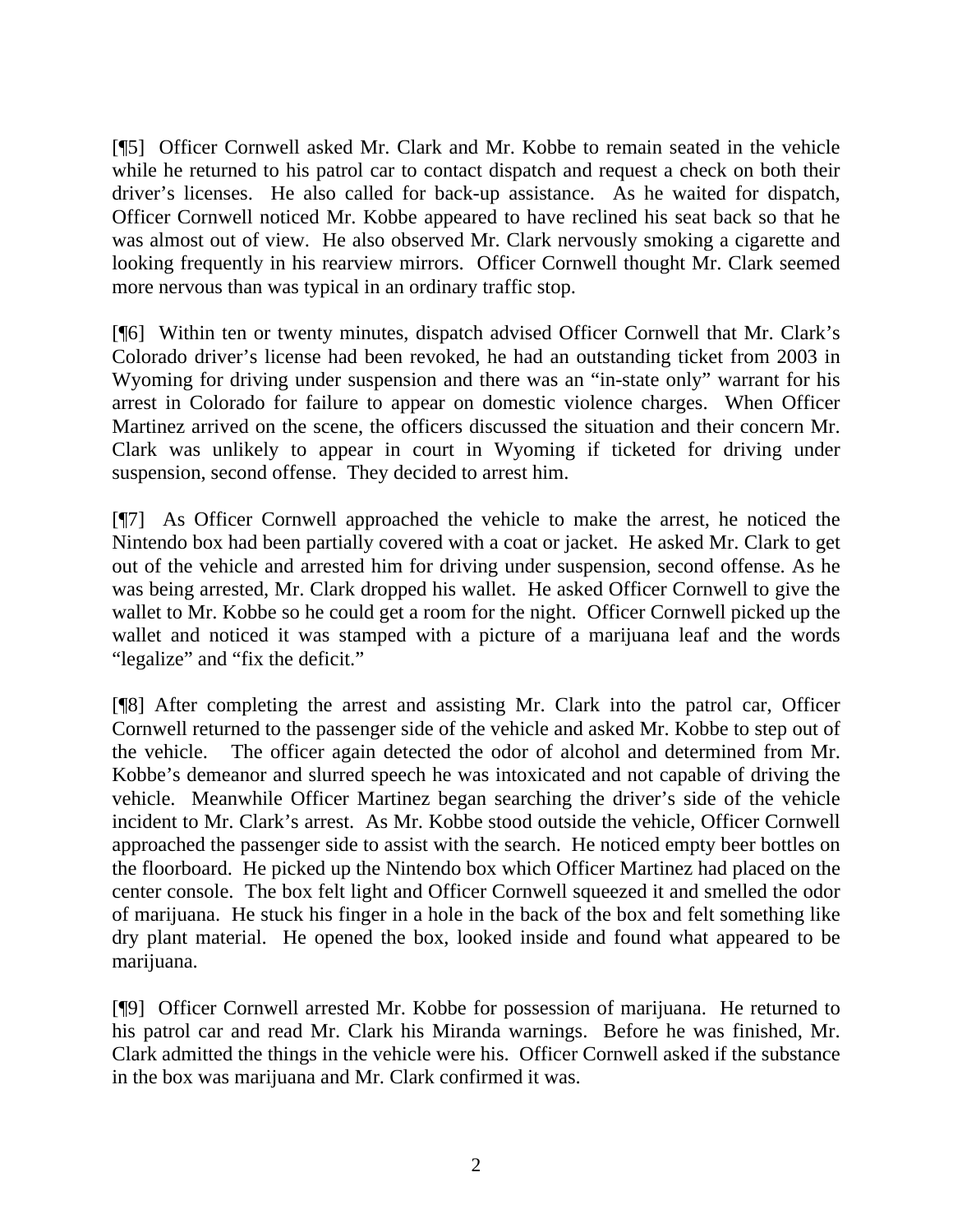[¶10] Mr. Clark was charged with one count of possession of marijuana with intent to deliver in violation of  $\S$  35-7-1031(a)(ii) and one count of possession of marijuana in violation of § 35-7-1031(c)(iii). The State moved to dismiss count one, the delivery charge, which the district court granted. Mr. Clark was arraigned only on count two, the possession charge. Defense counsel filed a motion to suppress the evidence seized from the vehicle arguing the search violated both the Fourth Amendment to the United States Constitution and Article 1, § 4 of the Wyoming Constitution. The district court denied the motion, concluding the search was incident to a lawful arrest and did not violate either the federal or state constitution. Mr. Clark entered a guilty plea conditioned on his right to appeal the order denying his motion to suppress. The district court entered judgment and sentenced Mr. Clark to not less than two nor more than four years in the Wyoming State Penitentiary but suspended the sentence and sentenced him to one year in the Hot Springs County Jail with credit for time served. The district court also suspended the latter sentence and placed Mr. Clark on supervised probation for three years.

#### **STANDARD OF REVIEW**

[¶11] When reviewing rulings on the admissibility of evidence, we apply the following standards:

> Rulings on the admissibility of evidence are within the sound discretion of the trial court. We will not disturb such rulings absent a clear abuse of discretion. An abuse of discretion occurs when it is shown the trial court reasonably could not have concluded as it did. Factual findings made by a trial court considering a motion to suppress will not be disturbed unless the findings are clearly erroneous. Because the trial court has the opportunity to hear the evidence, assess witness credibility, and draw the necessary inferences, deductions, and conclusions, we view the evidence in the light most favorable to the trial court's determination. Whether an unreasonable search or seizure occurred in violation of constitutional rights presents a question of law and is reviewed *de novo*.

*O'Boyle v. State*, 2005 WY 83, ¶ 18, 117 P.3d 401, 407 (Wyo. 2005) (citations omitted).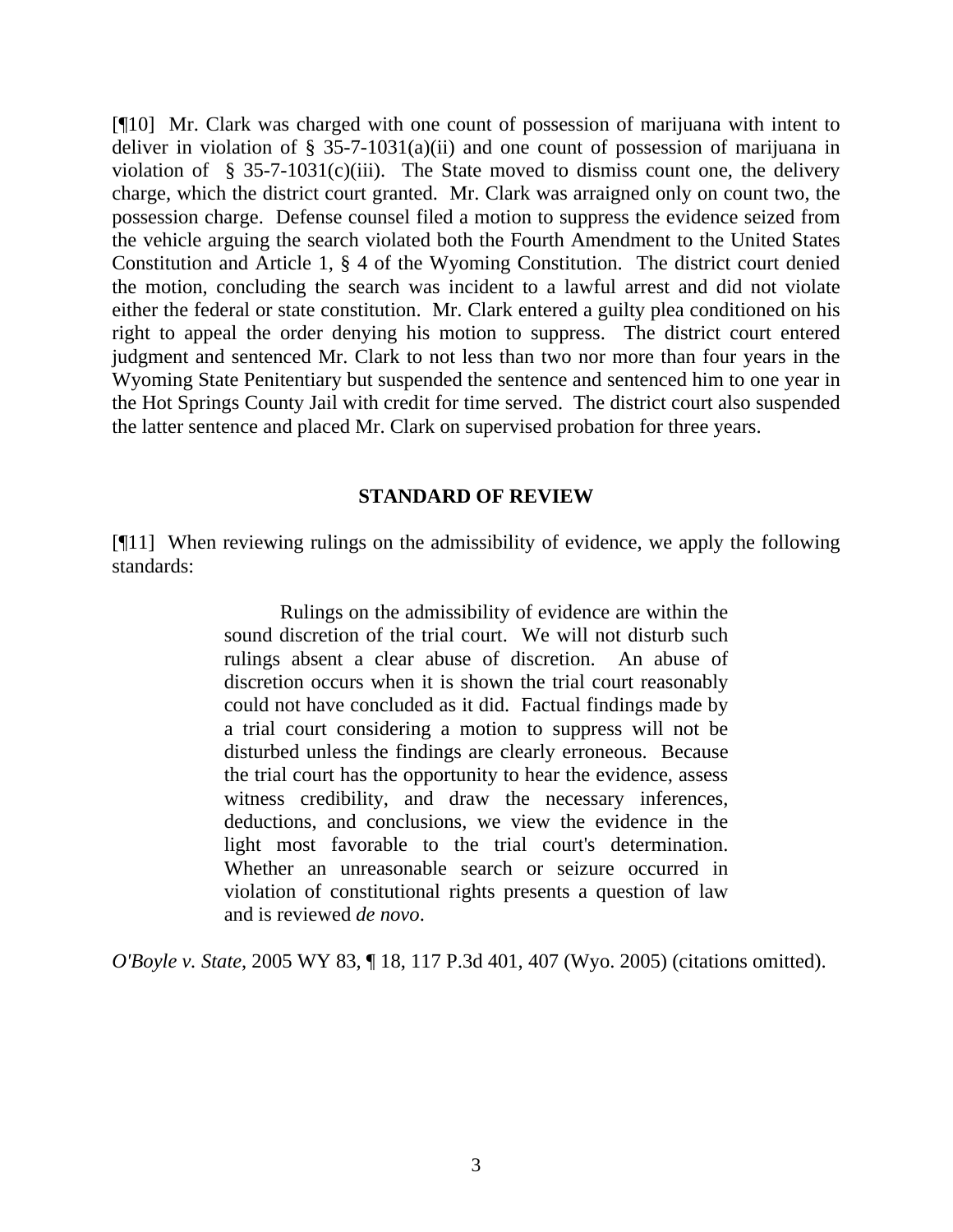## **DISCUSSION**

[¶12] As reflected in the discussion above, Mr. Clark claimed in district court the search violated both the Fourth Amendment to the United States Constitution and Article 1, § 4 of the Wyoming Constitution. On appeal, he limits his claim of error to the district court's denial of his suppression motion under the Wyoming Constitution. He correctly asserts that under Article 1 § 4, a search incident to arrest must be reasonable under all the circumstances. He argues the search of the vehicle in this case was not reasonable because once he had been arrested and placed in the patrol car it was not reasonable to search the vehicle.

[¶13] Mr. Clark cites *Vasquez v. State*, 990 P.2d 476 (Wyo. 1999) and *Cotton v. State*, 2005 WY 115, 119 P.3d 931 (Wyo. 2005) in which this Court held the searches at issue were reasonable under the state constitution because of officer safety concerns. Unlike those cases, Mr. Clark contends, the instant case involved no officer safety issue; therefore, the search incident to arrest was not reasonable. Mr. Clark also cites language from *Vasquez* indicating a search conducted incident to arrest for purposes of discovering evidence related to the crime is reasonable. He argues, however, that rationale does not apply here because evidence related to the crime for which he was arrested – driving under suspension – was unlikely to be found in the vehicle. The State also cites *Vasquez* and *Cotton* as support for its claim that the search was reasonable because of officer safety concerns and to prevent evidence from being hidden or destroyed. The district court concluded the search was reasonable under both the federal and state constitutions because it was incident to a lawful arrest.

[¶14] Although the issue has been raised in a number of cases, this Court has addressed the constitutionality of warrant-less, non-consensual vehicle searches under Article 1, § 4 in only a few cases.<sup>[1](#page-5-0)</sup> In the first of those, *Vasquez*, an officer stopped a vehicle after receiving a report it was weaving on the highway and almost hit another vehicle. The officer confirmed the driver was intoxicated and arrested him for driving under the influence of alcohol. Other officers called to the scene noticed empty cartridges and shell casings in the bed and passenger compartment of the pickup truck. They removed the passengers and searched the vehicle, finding cocaine in a fuse box next to the steering wheel.

[¶15] Mr. Vasquez argued the search was unconstitutional under the Fourth Amendment to the United States Constitution and Article 1, § 4 of the Wyoming Constitution. We held the search was reasonable under Article 1,  $\S$  4 because it was incident to a lawful arrest and law enforcement had reason to be concerned one of the occupants was armed.

l

<span id="page-5-0"></span><sup>&</sup>lt;sup>1</sup> We require thorough briefing and analysis of state constitutional claims in order to resolve them through an analytically sound approach. We have declined to consider such claims absent proper briefing and analysis. See for example *Doles v. State*, 994 P.2d 315, 320 (Wyo. 1999); *Meek v. State*, 2002 WY 1, 37 P.3d 1279, fn. 2 (Wyo. 2002); *Vassar v. State*, 2004 WY 125, ¶ 14, 99 P.3d 987, 993 (Wyo. 2004).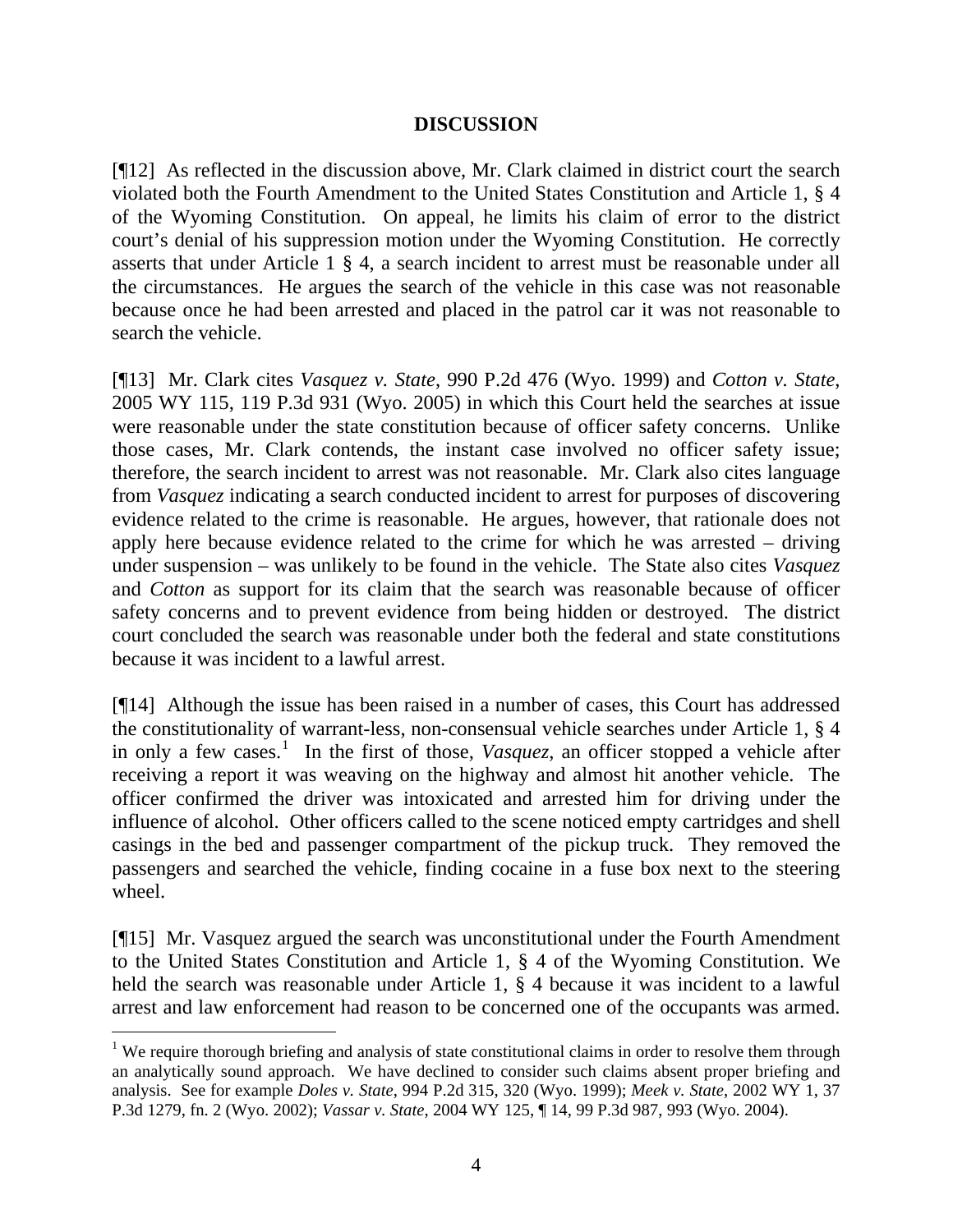We also re-affirmed prior case law holding that Article 1,  $\S$  4 allows reasonable vehicle searches incident to arrest for evidence related to the crime and to prevent the arrestee from reaching weapons or concealing or destroying evidence. *Vasquez*, 990 P.2d at 488- 89. Specifically, we held "the arrest justified a search of the passenger compartment of the vehicle and all containers in it, open or closed, locked or unlocked, for evidence related to the crime and for weapons or contraband which presented an officer or a public safety concern." We concluded:

> The shell casings and the presence of two adult passengers presented an officer safety and a public safety concern which permitted a search incident to arrest although Vasquez's arrest had been accomplished and he was secure inside a patrol car. It appears from the record that the passengers were also arrested and, although we are not told, it would seem their arrest created the need for the officers to secure the vehicle if left on the roadside.

*Vasquez*, 990 P.2d at 489.

[¶16] In *Guzman v. State*, 2003 WY 118, 76 P.3d 825, (Wyo. 2003), we were again asked to consider the constitutionality of a search under Article 1, § 4 of the Wyoming Constitution. *Guzman* involved a consent search, rather than a non-consensual search as in the instant case, and so our holding in that case is not pertinent to the issue before us. However, some of the language from the opinion is relevant. We said:

> Both the Fourth Amendment to the United States Constitution and Article 1, Section 4 of the Wyoming Constitution provide citizens with protection from unreasonable searches and seizures. However, "neither the federal nor the state constitution forbids all searches and seizures; rather, they prohibit unreasonable searches and seizures." We have stated that under both constitutions, warrantless searches and seizures are per se unreasonable, with a few specifically established exceptions. These specific exceptions include:

> 1) *search of an arrested suspect and the area within his control*; 2) a search conducted while in hot pursuit of a fleeing suspect; 3) a search and/or seizure to prevent the imminent destruction of evidence; 4) a search and/or seizure of an automobile upon probable cause; 5) a search which results when an object is inadvertently in the plain view of police officers while they are where they have a right to be;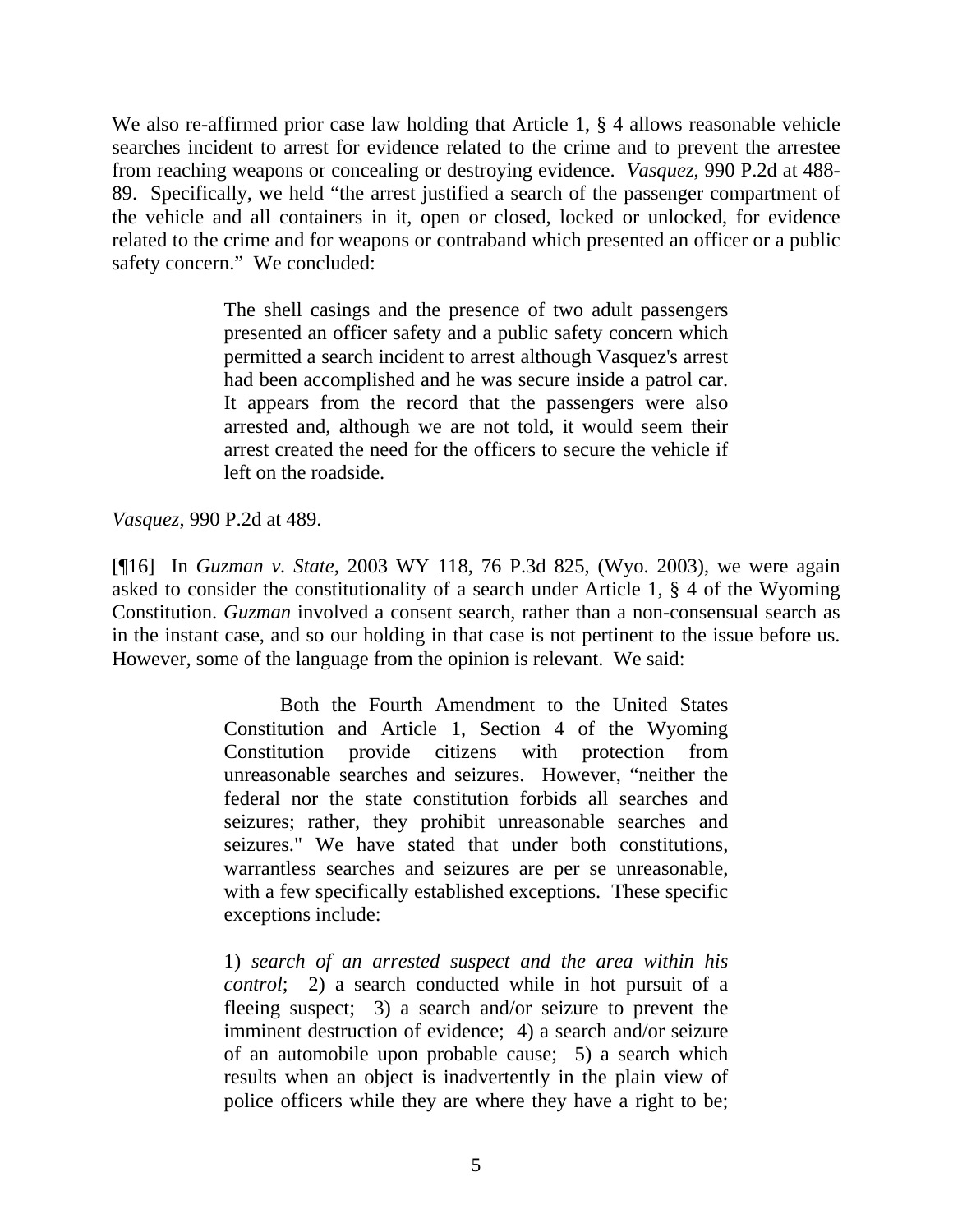6) a search and/or seizure conducted pursuant to consent; and 7) a search which results from an entry into a dwelling in order to prevent loss of life or property.

*Guzman,* ¶ 13, 76 P.3d at 828 (emphasis added).

[¶17] In *Cotton*, an officer stopped a vehicle for a cracked windshield. The officer asked to see the driver's license and discovered it was suspended. Because there was an adult passenger in the vehicle, the officer called for back-up assistance. The first officer arrested the driver for driving with a suspended license. As he was getting into the patrol car, the driver asked the passenger in his vehicle to retrieve his shirt from the back seat and take it home with him. The second officer retrieved the shirt from the vehicle, patted it down before handing it to the passenger, felt something in the pocket, removed it and discovered a bag of crack cocaine. We upheld the denial of Mr. Cotton's suppression motion, concluding the search was reasonable under all of the circumstances because of officer safety concerns. We said:

> Mr. Cotton had been arrested. The presence of an adult passenger presented a safety concern causing the arresting deputy to call for back-up assistance. When Mr. Cotton asked the passenger to retrieve the shirt, the assisting deputy was justified on the basis of safety concerns in retrieving the shirt himself rather than allowing the passenger to go back to the vehicle. He was further justified in checking the shirt for weapons before handing it to the passenger. Once he discovered there was something in the pocket of some substance (measuring approximately three inches in diameter and weighing 4.5 grams), he also was justified in removing it from the pocket before handing the shirt to the passenger.

*Cotton*, 2005 WY 115, ¶ 22, 119 P.3d 931, 936 (Wyo. 2005).

[¶18] Thus, in *Vasquez* and *Cotton* we held the searches were permissible under the Wyoming Constitution because they were incident to arrest and reasonable under all the circumstances given the officer safety concerns. In so holding, we rejected a bright-line rule in favor of a requirement that "a search be reasonable under all the circumstances as determined by the judiciary, in light of the historical intent of our search and seizure provision." *Vasquez*, 990 P.2d at 489.

[¶19] The record in the instant case shows, after a valid stop for an equipment failure, Officer Cornwell discovered Mr. Clark was driving with a suspended license, had a prior outstanding ticket in Wyoming for the same offense and had a warrant out for his arrest in Colorado for failing to appear on a domestic violence charge. Officer Cornwell